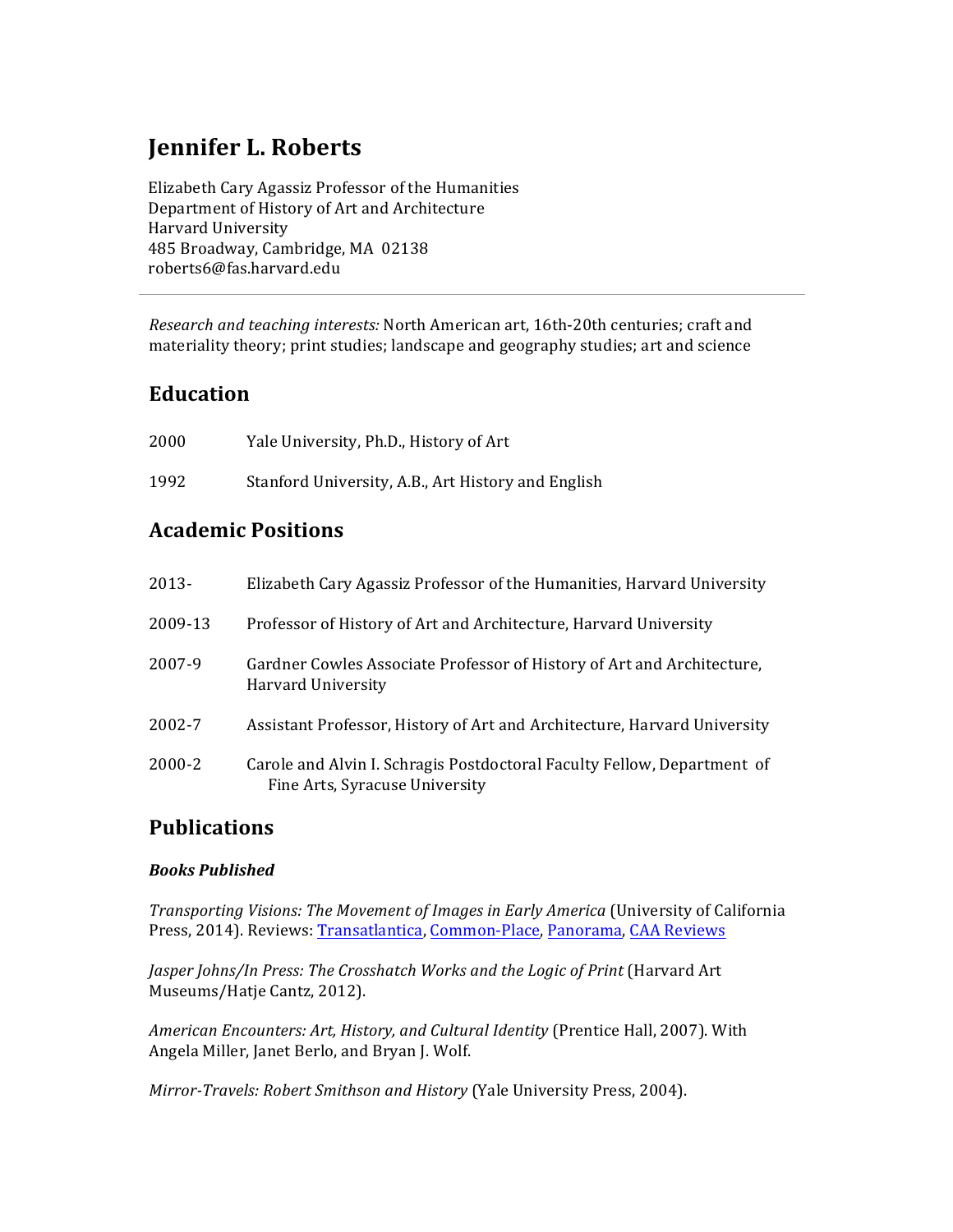# *Books in Progress*

*Maneuvers: Ontokinetics across Art, Craft, and Industry*

*The Matrix: Print as American Art*

*Jasper Johns: A Catalogue Raisonné of the Monotypes* 

# *Edited Volumes*

*Scale* (Terra Research Series in American Art, Vol. 2), forthcoming 2016. Authors: Glenn Adamson, Wendy Bellion, Wouter Davidts, Darcy Grimaldo Grigsby, Christopher Heuer, Joshua Stein, Jason Weems.

# *Selected Articles and Essays*

"Sifted: Screenprinting and the Art of the 1960s," in Judith Brodie, ed., *Three Centuries of American Prints* (National Gallery of Art, forthcoming 2016).

"The Veins of Pennsylvania: Ben Franklin's Nature-Printed Currency," *Grey Room* (forthcoming 2016).

"Introduction: Seeing Scale," in Jennifer L. Roberts, ed., *Scale* (Terra Research Series in American Art vol. 2, forthcoming 2016).

"Backwords: Screenprinting and the Politics of Reversal," in *Corita Kent and the* Language of Pop (Harvard Art Museums, 2015), 60-73.

"The Currency of Ornament: Anti-Counterfeiting Lathework and the Dynamics of Value in Early Nineteenth-Century America," in Ornament: Between Global and Local, edited by Gulru Necipoglu and Alina Payne (Princeton University Press, forthcoming 2015).

"Setting the Roundtable, Or, Prospects for Dialogue between Americanists and Modernists, " In John Davis, Jennifer Greenhill, and Jason D. LaFountain, eds., *Essays on* the Study of American Art. (Blackwell Publishers, 2015), 34-48.

"Post-Telegraphic Painting: Asher B. Durand and the Nonconducting Image," *Grey Room* 48 (Summer 2012): 12-35.

"Failure to Deliver: *Watson and the Shark* and the Boston Tea Party." Art History, 34.4 (September 2011): 674-695.

"'Certain Dark Rays of the Sunbeam': Sunlight and the Decomposition of Landscape," in *The Pre-Raphaelite Lens: British Photography and Painting, 1848-1875* (National Gallery of Art, 2010), 60-69.

"Copley's Cargo: *Boy with a Squirrel* and the Dilemma of Transit." *American Art* 21.2 (Summer 2007): 20-41.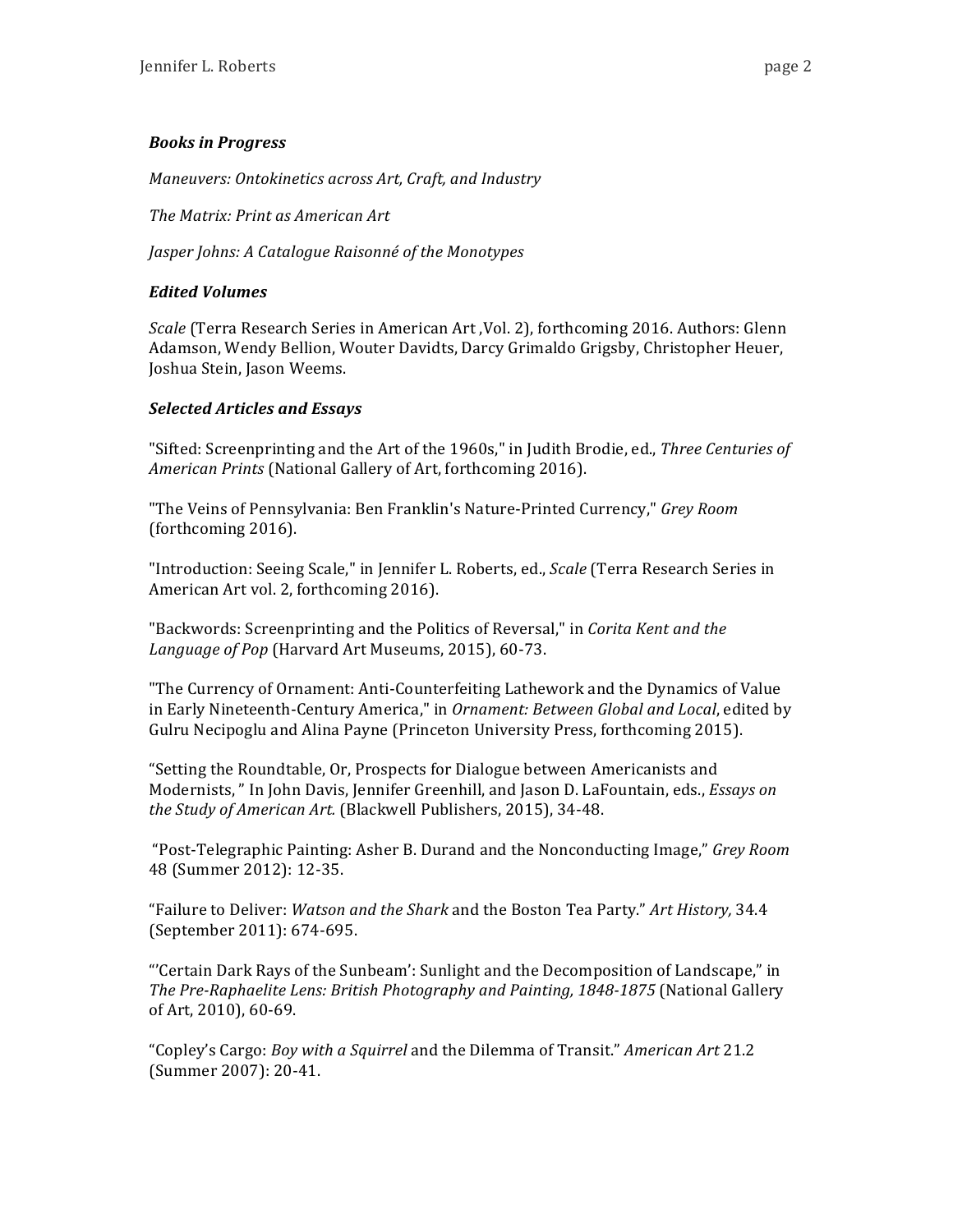Excerpted in the *Chronicle Review, Chronicle of Higher Education*, February 2005

"Landscapes of Indifference: Robert Smithson and John Lloyd Stephens in Yucatán." The Art Bulletin 82 no. 3 (September 2000): 544-567.

Translated and reprinted in Pablo León de la Barra and Magalí Arriola, eds., *Incidentes de Viaje Espejo en Yucatán y otros lugares* (Instituto Nacional de Bellas Artes y Literatura, 2011), 177-254.

"Lucubrations on a Lava Lamp: Technocracy, Counterculture, and Containment in the Sixties." In *American Artifacts: Essays in Material Culture*, ed. Jules D. Prown and Kenneth Haltman (Michigan State University Press, 2000), 167-189.

Translated and reprinted in Anke Ortlepp and Christoph Ribbat, eds., *Thing Studies: Alltagsgegenstände und amerikanische Kulturwissenschaft* (Steiner Verlag, 2009.

"Inscrutable Space: Hogarth and English Stage Design." In "Among the Whores and *Thieves": William Hogarth and The Beggar's Opera,* ed. David Bindman and Scott Wilcox (New Haven: Yale Center for British Art, 1997), 25-33.

# *Book Reviews*

Review of Trish Loughran, *The Republic in Print. CAA Reviews*, Jan 2010.

"Gross Clinic." Review of Henry Adams, *Eakins Revealed: the Secret Life of An American Artist* and Kathleen Foster, ed., *A Drawing Manual by Thomas Eakins*. *Bookforum* (Oct/Nov2005).

"Suspicious Minds." Review of Michael Leja, *Looking Askance: Skepticism and American Art from Eakins to Duchamp. Bookforum* (December 2004).

# **Curatorial Work**

Curator, *Jasper Johns / In Press: The Crosshatch Works and the Logic of Print.* Harvard Art Museums, May-August 2012.

Curator, curricular exhibitions for *American Encounters: Art, Contact, and Conflict, 1560-*1860 and American Art and Modernity, 2009-2012, Harvard Art Museums.

Curatorial Fellow, Yale University Art Gallery, 1995-96.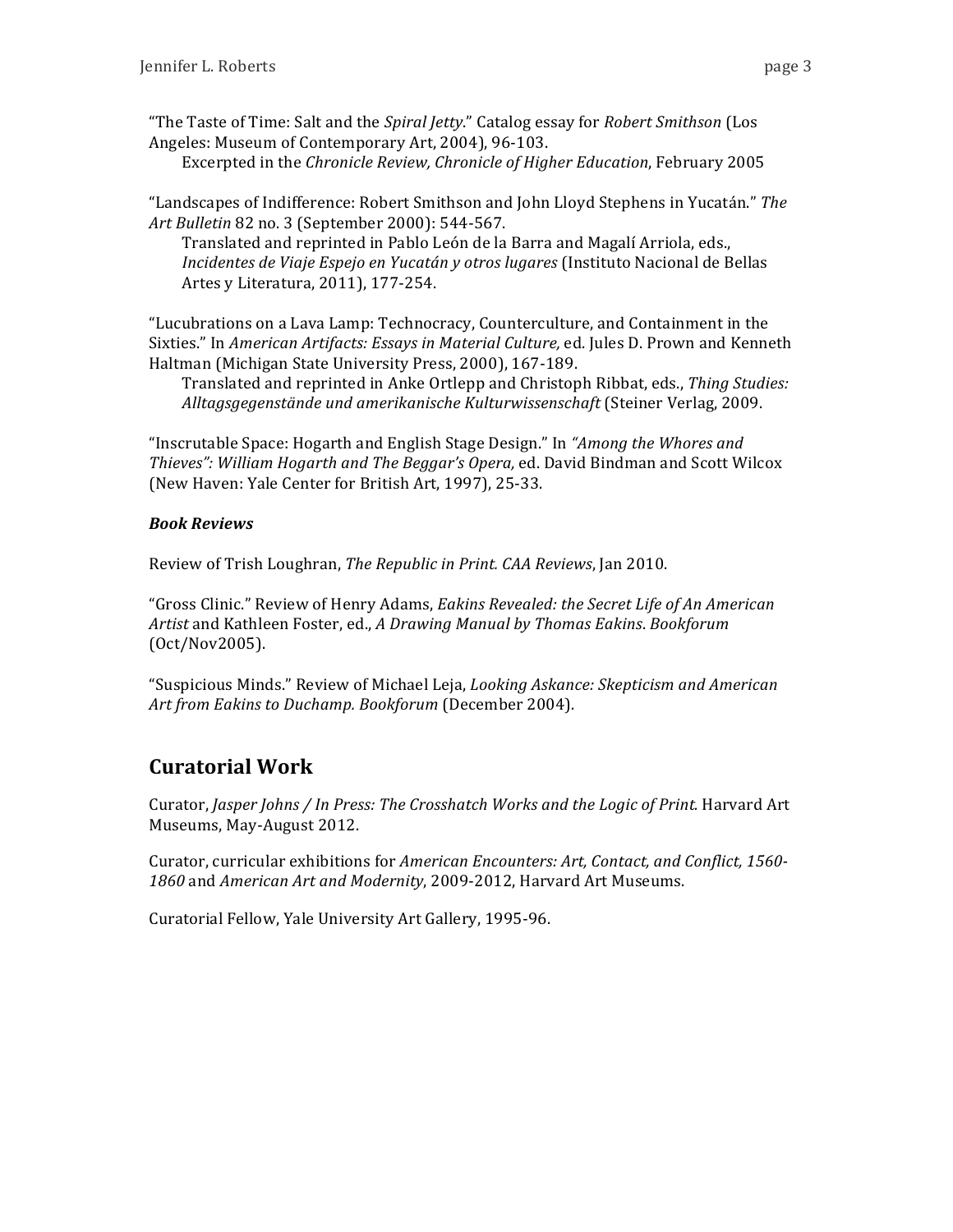# **Honors and Fellowships**

| <b>Senior Visiting Lectureships and Advisory Positions</b>                                                                                  |                           |
|---------------------------------------------------------------------------------------------------------------------------------------------|---------------------------|
| Slade Professorship in Fine Arts, Cambridge University (scheduled)                                                                          | 2019                      |
| Terra Visiting Professor, Smithsonian American Art Museum,<br>December 2012                                                                 | 2012                      |
| Senior Advisor, Terra Summer Residency, Giverny                                                                                             | 2011                      |
| <b>Postdoctoral Fellowships</b>                                                                                                             |                           |
| Clark Art Institute Fellowship                                                                                                              | 2007                      |
| Radcliffe Institute Fellowship (declined)                                                                                                   | 2007-8                    |
| <b>Stanford Humanities Center Fellowship</b>                                                                                                | 2005-6                    |
| Getty Postdoctoral Fellowship (declined)                                                                                                    | 2005                      |
| Carole and Alvin I. Schragis Postdoctoral Faculty Fellowship (Syracuse<br>University)                                                       | 2000-2002                 |
| <b>Research and Teaching Honors, Harvard University</b>                                                                                     |                           |
| Harvard College Professorship for excellence in research and teaching                                                                       | 2012-2017                 |
| Walter Channing Cabot Fellowship for scholarly eminence in the fields<br>of literature, history, or art                                     | 2015                      |
| Roslyn Abramson Award for excellence in teaching undergraduates<br>(awarded annually to 1-2 members of the Faculty of Arts and<br>Sciences) | 2005                      |
| Thomas Temple Hoopes Prize for Excellence in the Work of<br>Undergraduates and in the Art of Teaching                                       | 2003, 2004,<br>2005, 2015 |
| Doctoral/Dissertation                                                                                                                       |                           |
| Frances Blanshard Prize for the most distinguished dissertation in the<br>History of Art, Yale University                                   | 2001                      |
| National Museum of American Art/ Smithsonian Institution. Patricia<br>and Philip Frost Predoctoral Fellowship                               | 1999-2000                 |
| American Council of Learned Societies / Henry Luce Dissertation<br>Fellowship                                                               | 1998-1999                 |
| John F. Enders Dissertation Fellowship, Yale University                                                                                     | 1998                      |
| Andrew W. Mellon Dissertation Fellowship, Yale University                                                                                   | 1997                      |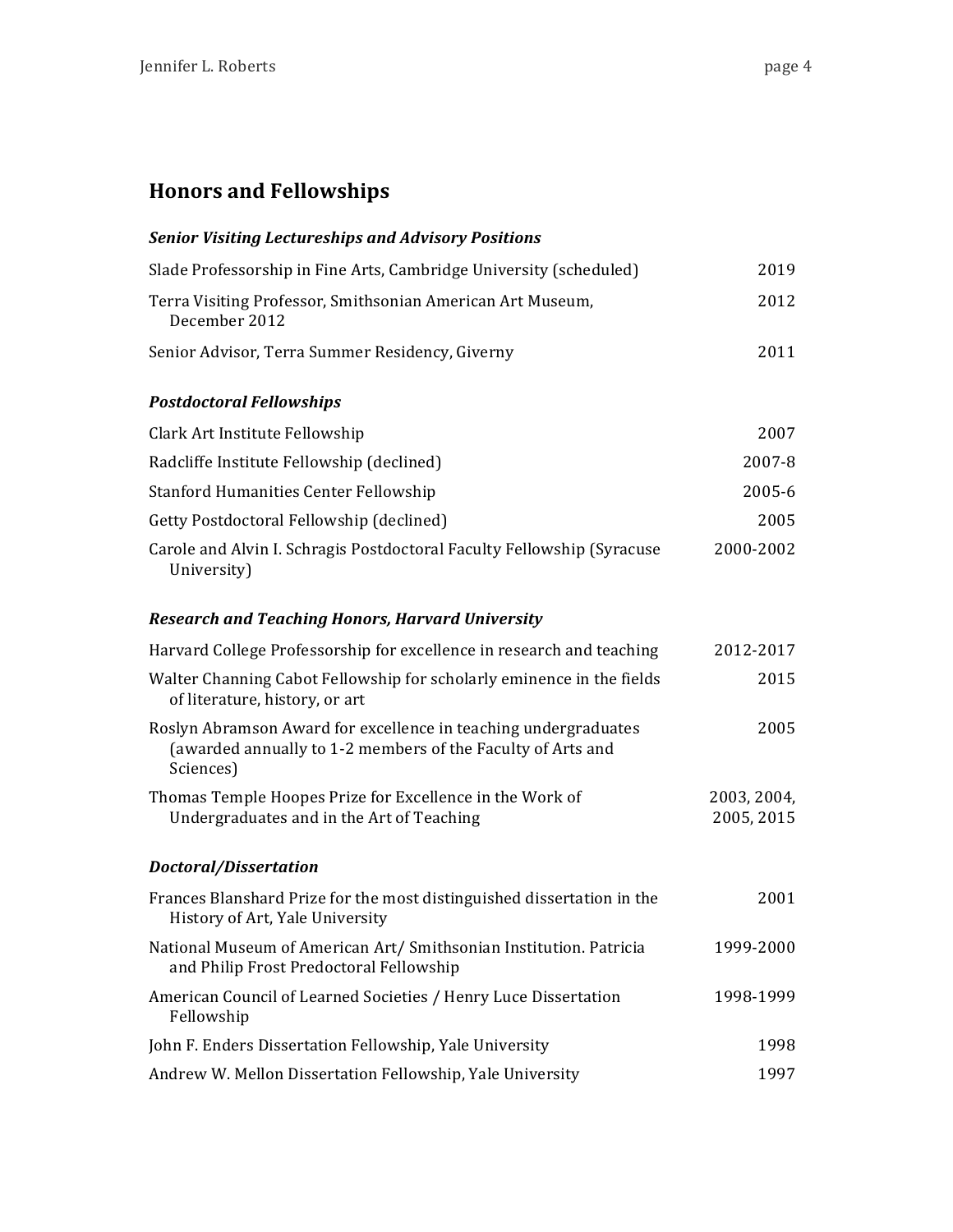# *Graduate (Yale University)*

| Henry S. McNeil Fellowship in American Art   | 1993-1997 |
|----------------------------------------------|-----------|
| A. Bartlett Giamatti Graduate Fellowship     | 1993-1995 |
| <b>Undergraduate (Stanford University)</b>   |           |
| The Stanford Humanities Award in Art History | 1992      |
| Phi Beta Kappa                               | 1992      |
|                                              |           |

# **Scholarly Presentations and Events**

### *Invited Lectures*

| 2015 | California Institute of Technology/Huntington Museum, Looking at             |
|------|------------------------------------------------------------------------------|
|      | Language: The Materialized Word. "Backwords: Screenprinting and the Politics |
|      | of Reversal." (May)                                                          |

**Harvard University/Radcliffe Institute for Advanced Study, University as** *Collector* conference. "From the Margins of Paper Territories: Henry Popple's *Map of the British Empire in America,* 1733." (April)

**University of Minnesota, Institute for Advanced Study,** *Experiencing Mass Images.* "Currency as Metaprinting: The Case of Benjamin Franklin" (April)

**Keynote address, Columbia University, Materialities of American Texts and** *Visual Cultures*. "Wood-Work." (April)

**Triple Canopy, Brooklyn, Panelist, "The End of the Image." (April)** 

**University of Pennsylvania,** *Avery Lecture Series*. "Sifted: Screenprinting and the Art of the 1960s," (October)

**Keynote Address***, Nineteenth-Century Studies Association Annual Conference***,**  Boston, MA "The Wood-Work of Mass Images in the Nineteenth Century." (March)

**Museum of Fine Arts, Boston** *Devens Lecture Series* (January)

**Syracuse University** Networks (2015 Syracuse Symposium, Humanities Center) "Matrix, Meshwork, Moiré: Patterns in American Print," (November)

**2014 University of Chicago,** *Object Cultures Group.* "Scale, Matter, and Meaning: Sizing up Maps." (April)

> **Harvard University,** *Thinking with Your Eyes: Visualizing the Arts, Humanities, and Sciences* (February)

**2013** University of Delaware/Winterthur Museum, *Common Destinations: Maps in the American Experience*, "Scale, Matter, and Meaning: Sizing Up Popple's Map." (October)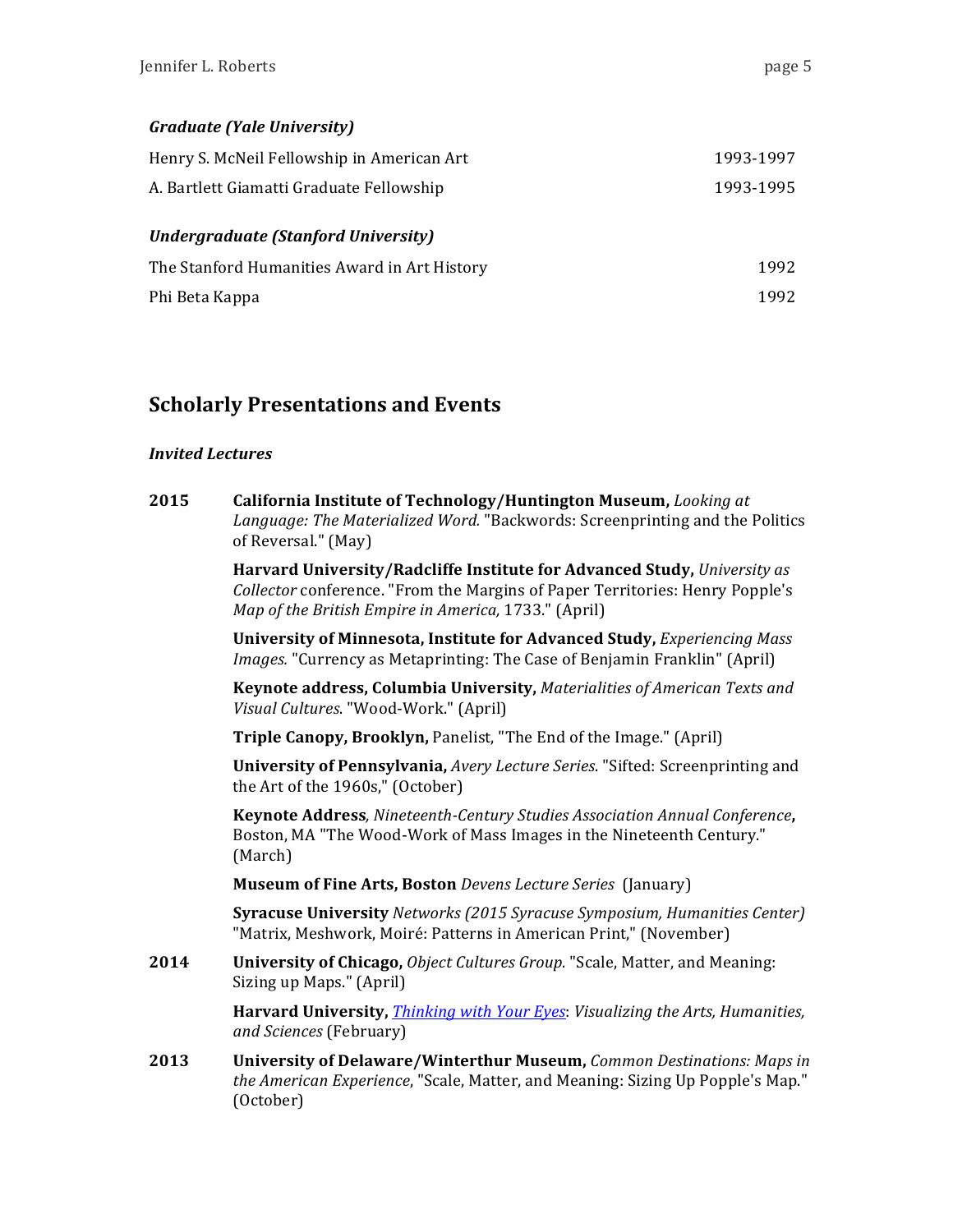Keynote, **Institute of Fine Arts/NYU**, *Mapping: Geography, Power, and Imagination in the Art of the Americas* conference (April).

**Wyeth Lecture in American Art, CASVA/National Gallery of Art. "Reversing** American Art." (November).

**McGill University**, *Liquid Intelligence and the Aesthetics of Fluidity* conference. "Veins of Commerce: Ben Franklin's Nature-Printed Currency" (October).

**Harvard University,** *HILT Conference on the Essentials of Teaching.* "The Power of Patience" (May)

**Salem Athenaeum,** *Jackson Pollock* (April)

**2012 Vassar College,** *Framing American Art* symposium, "Ornamental Engraving and the Landscape of Money in Antebellum America."

> **Harvard University**, Ornament as Portable Culture: Between Globalism and Localism, symposium, "The Currency of Ornament."

**Harvard University**, Opening Lecture for *Jasper Johns/In Press*, "The Printerly Art of Jasper Johns."

**Yale University**, Oswaldo Rodriguez Roque Lecture, Yale Art Gallery, "Circulations: Transit, Mechanics, and the Movement at the Heart of American Art."

**Huntington Library**, *Visual Knowledge in the Early Modern Americas*, "The Size of Knowledge."

**RISD,** conversation with printmaking students about *Jasper Johns/In Press* 

**2011** Yale University, Street Hall Lecture Series, "Audubon's Burden: Materiality and Transmission in The Birds of America."

> **Terra Summer Residency**, Giverny, France, "Asher B. Durand and the Non-Conducting Image."

**2010** Keynote Address. Princeton University, Graduate Symposium on *Horizons and Horizontality.* "Harborspace."

> **Northwestern University, Humanities Center Lecture Series,** *Things.* **"How To** Move an Image."

**College Art Association, Panel for Distinguished Scholar Award for Jules D.** Prown

**Harvard University,** Victorian Studies Seminar in the Humanities Center. "The Plight of Pictures in the Telegraphic Era."

**Harvard University, Weatherhead Center Symposium on Material Culture and** Translation. "Dilemmas of Delivery in Copley's Atlantic."

**2009 Columbia University**, *Multiplying the Visual in the Nineteenth Century,* symposium. "Post-Telegraphic Painting."

> **York University**, *Anglo-American: Artistic Interchange Between Britain and the USA,* conference. "Failure to Deliver: *Watson and the Shark* and the Boston Tea Party"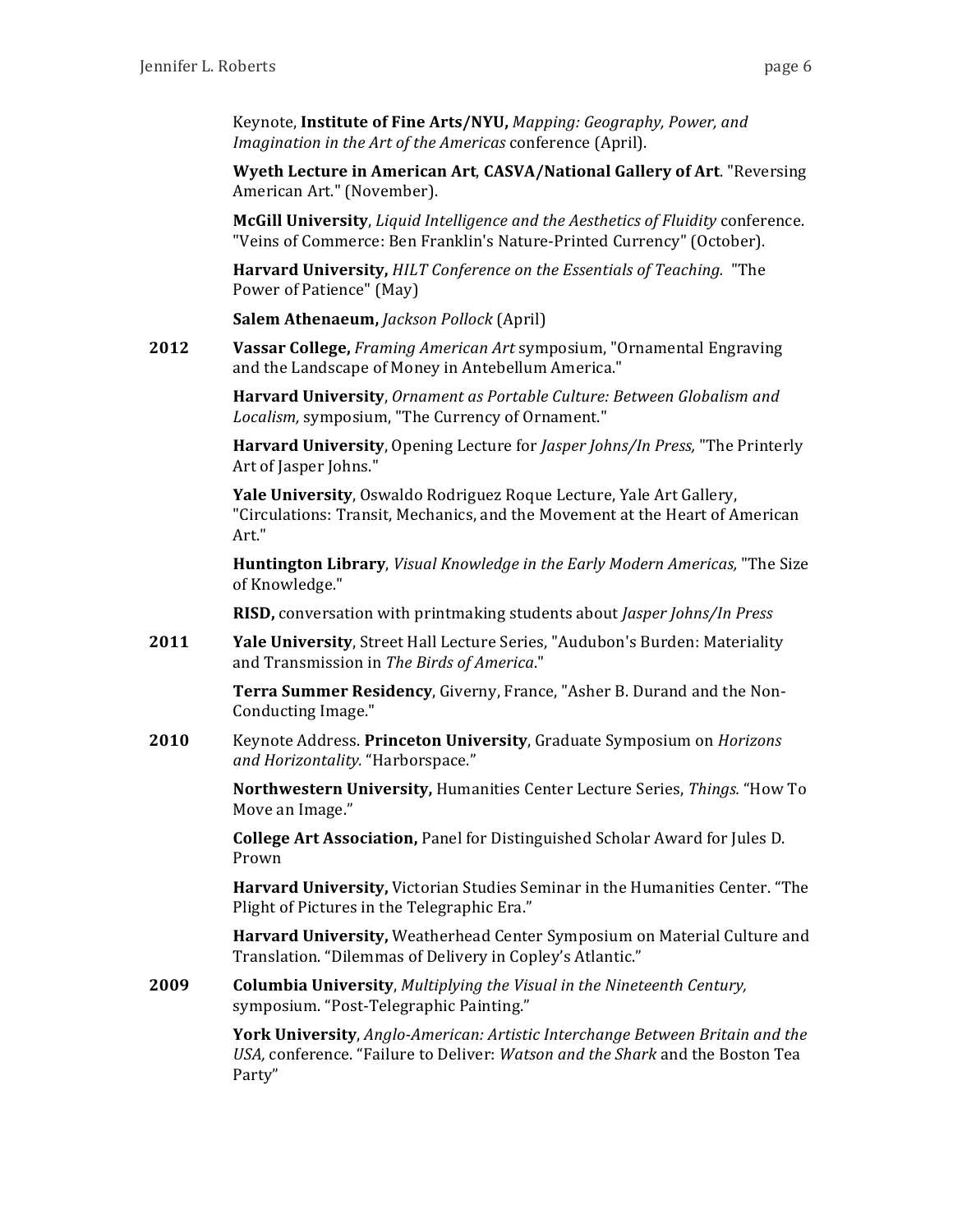**NEH** Summer Institute on John James Audubon, Bloomington, IN. "Audubon's American Space"

**American Antiquarian Society**, Seminar Series. "On Scale in American Ornithological Prints"

**2008** Inaugural lecture. **University of Chicago**, *New Directions in the Study of American Culture* series. "Actual Size: Scale and Transmission in Antebellum America"

> **Columbia University, Bettman Lecture Series.** "Pictures in Transit: Matter and Migration from Audubon to Johns"

**University of California, Berkeley**, *Materiality of Images*, symposium. "Migratory Images: Audubon's Birds of America"

**Brown University**, *Material Worlds*, symposium. "Audubon's Burden"

New-York Historical Society, *American Icons*, symposium. "Robert Smithson's *Spiral Jetty* as Anti-Icon" 

**2007 University of Michigan**, *Materialism and the Materiality of the Image in the Nineteenth Century,* symposium. "Migratory Images"

> **Princeton University, American Visions, symposium.** "Dreams of Transmission: Fred Tomaselli and the American Ornithological Tradition"

**Yale University**, Department of the History of Art, departmental lecture series "Pictures in Transit"

**University of California, Berkeley**, Department of the History of Art, departmental lecture series. "Copley's Cargo: Aesthetics and the Dilemma of Transit" 

**Yale University**, Department of English, Americanist Colloquium. "Telegraphic Space and the Collapse of Painting: Morse, Poe, Durand, Homer"

**University of Rochester**, *Theories and Things: Reevaluating Material Culture*, lecture series. "Audubon's Burden: Materiality and Transmission in *The Birds of America*" 

**Clark Art Institute**, *Practicing American Art History*, colloquium. "Why Should Americanists Care About Contemporary Art?"

**2006 Getty Research Institute** (one of 3 invited lecturers for the Clark/Getty Symposium). "Wait and See: Dispatch and Delay in Early American Visual Culture" 

> **Addison Gallery** of American Art, 75<sup>th</sup> Anniversary Celebration Symposium. "Gathering Moss: Landscape in an Era of Acceleration"

**Harvard University**, Humanities Center. "Pictures in Transit"

**Stanford University, Stanford Humanities Center.** "Transporting Visions"

**Bay Area Seminar in Early American Studies.** "Boy with a Squirrel and Navigational Painting"

2005 Keynote address **Yale Center for British Art**, *Contested Ground: Defining Historical Landscape,*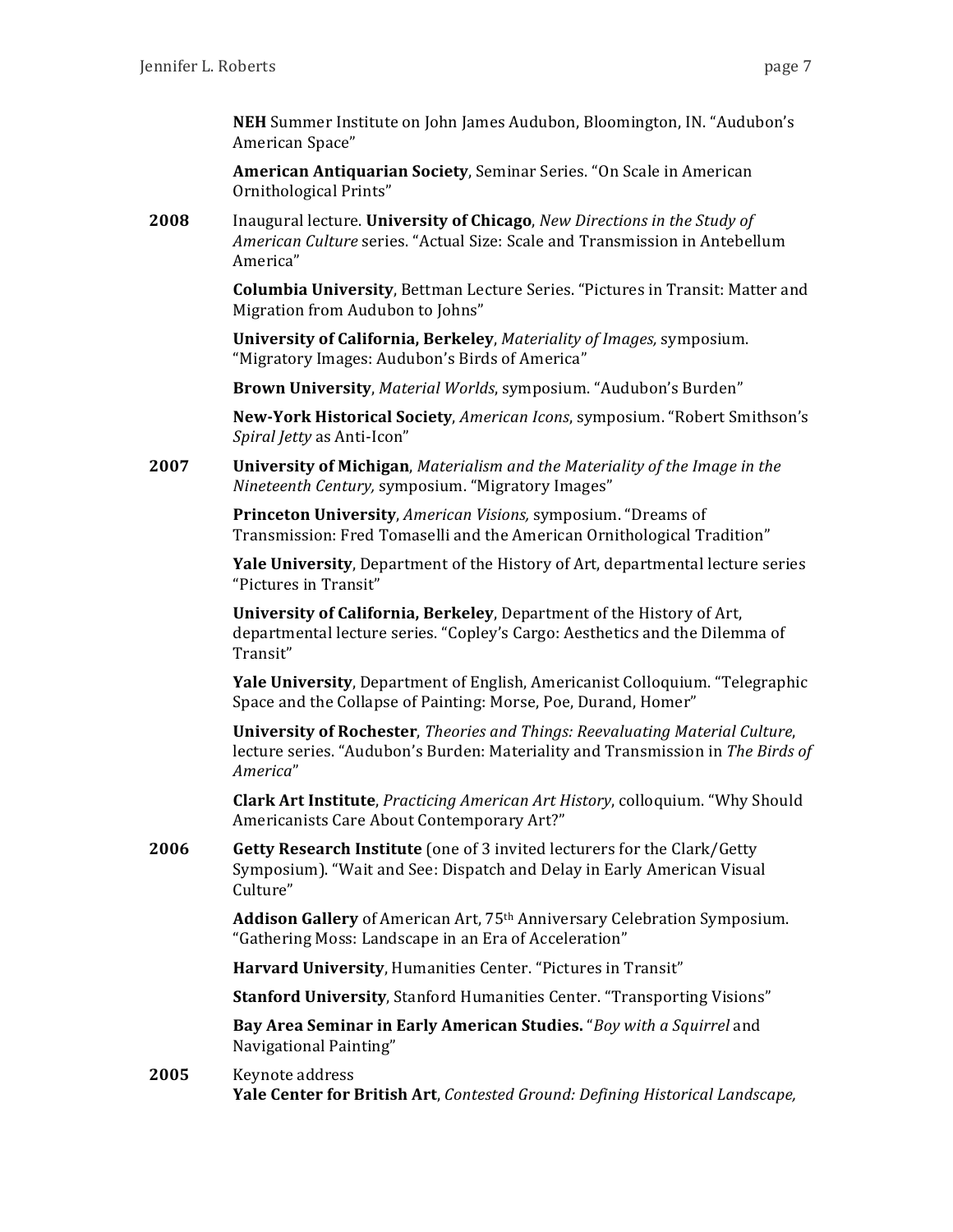symposium. "Event Horizons: Landscape and the Limits of Historical Imagination" 

**Harvard University**, Junior Parents' Weekend Lecture. "Nomads, Cyborgs, and Hybrids: Contemporary Art and Globalization"

2004 **MIT**, History, Theory, and Criticism Forum. "Forgetting Passaic"

**University of Delaware**, Department of Art History, departmental lecture series. "The Age of Astonishment is Beginning': Robert Smithson's Religious Paintings" 

**2002 Skidmore College**, Department of Art History, departmental lecture series. "Lineage, Lineament, Limbo: Line in Smithson's Early Paintings"

### *Workshops and Conferences Organized*

- **2015** *Techniques of Reversal,* College Art Association, New York. Panel co-organized with David Pullins, Harvard University.
- **2014** *Technologies of Turning* Organized with Ethan W. Lasser. The second of an annual series of workshops focusing on processes of making in the fine, decorative, and industrial arts. The workshop will bring together faculty, artists, museum professionals, and graduate students for demonstrations, hands-on exercises, and discussion about rotational dynamics in ceramics, woodworking, textile production, cinema, and music.
- **2013** *Technologies of Reversal: Explorations of Matter and Meaning.* The first of the "Technologies" workshops, about processes of reversal in printmaking, casting, and contemporary rapid prototyping.
- **2007** *Fields of Vision: The Visual and Material Culture of New England, 1600-1830* One of nine conference committee members. Co-sponsored by the Colonial Society of Massachusetts and the American Antiquarian Society.
- **200**4 *The Harvard Symposium in American Art: Surface, Space, and Interface. Harvard* University, October 29-30. Approx. 300 attendees; 10 speakers; 9 sponsors. Coorganized with Gwendolyn DuBois Shaw

### *Selected Conference Papers and Panels*

- **2007** American Antiquarian Society/Colonial Society of Massachusetts. *Fields of* Vision: The Visual and Material Culture of New England, 1600-1830. Moderator, Geography panel
- **2006** Smithsonian American Art Museum, American Art in a Global Context Symposium. "Copley's Cargo."

College Art Association Annual Conference, Boston (co-chair with Michael Gaudio). "Transatlantic Perspectives on American Visual Culture, 1500-1800"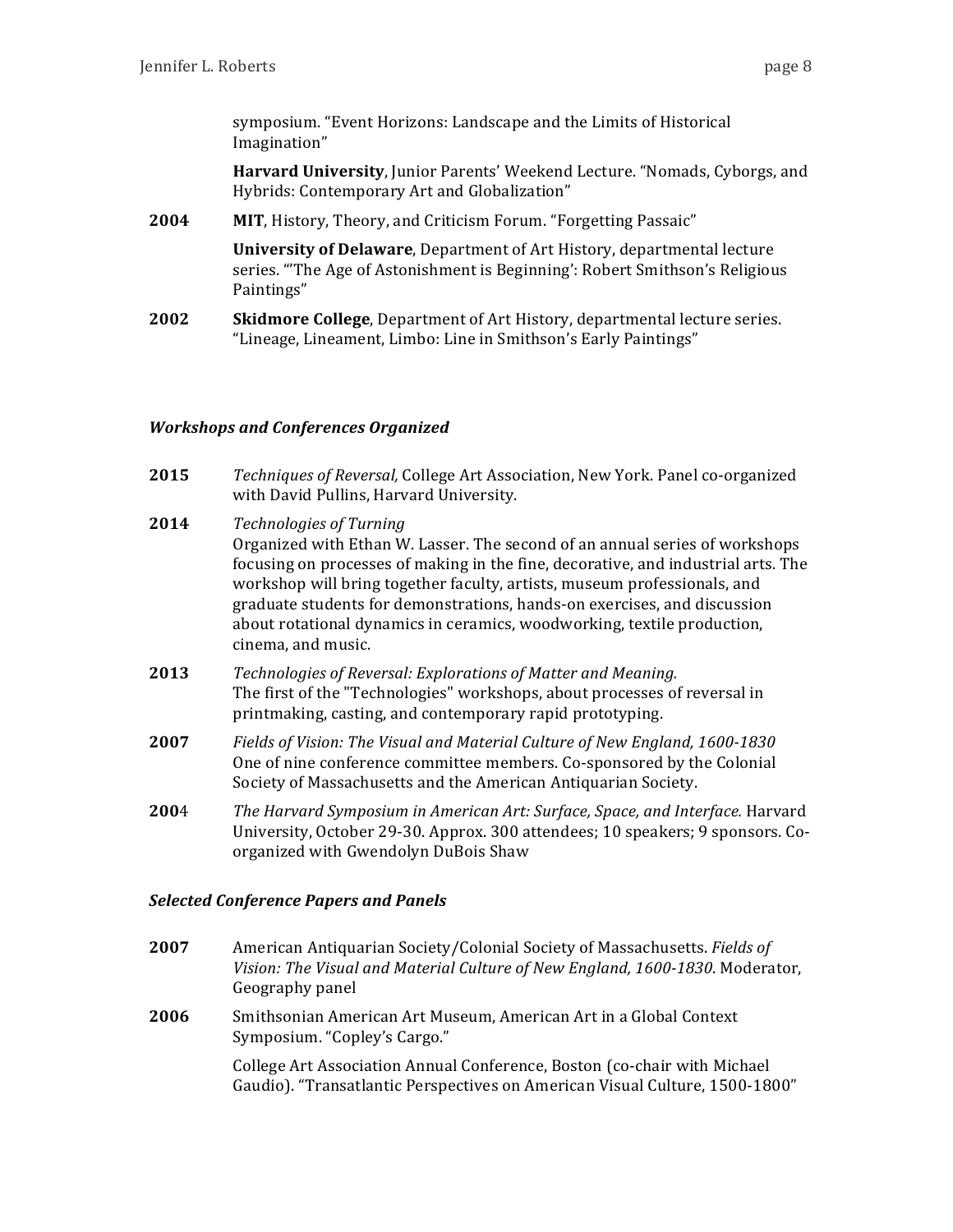- **2002** Brigham Young University, *Passion for Place: Art and Tourism in a Multicentered Society*. "Spiral Jetty/Golden Spike: Robert Smithson and Historical Tourism."
- **1998** College Art Association annual meeting, Toronto. "Mirrored Travels in Yucatán: Robert Smithson, 1969 // John Lloyd Stephens, 1843."

# **Teaching**

# **Lectures and Seminars:**

Humanities Frameworks Course: The Art of Looking (with Robin Kelsey) Material Culture for American Studies American Encounters: Art, Contact and Conflict 1565-1865 (Gen Ed - US/W) American Art and Modernity, 1865-1965 (Gen Ed - A&I) From the Philosophy Chamber: Harvard and the Arts in the Early Republic (with Ethan Lasser) Art and Science in Early America Pop Art The Gilded Age The Thing The Art of Expedition in Nineteenth-Century America

# *Tutorials***:**

Trompe-l'oeil and the Practice of Deception Nineteenth-Century Landscape in Europe and the U.S. Robert Rauschenberg Jasper Johns and print culture Ornament, Essence, and Interiority Stella/Flavin Abstract Expressionism Conceptual art Pop and Print Mechanical Printmaking in the Nineteenth and Twentieth Centuries Senior thesis preparation seminar

# **Team-Taught Courses:**

Presentations on Benjamin West, Mies van der Rohe, Jackson Pollock, Robert Smithson, machine art, abstract expressionism, contemporary art, American watercolors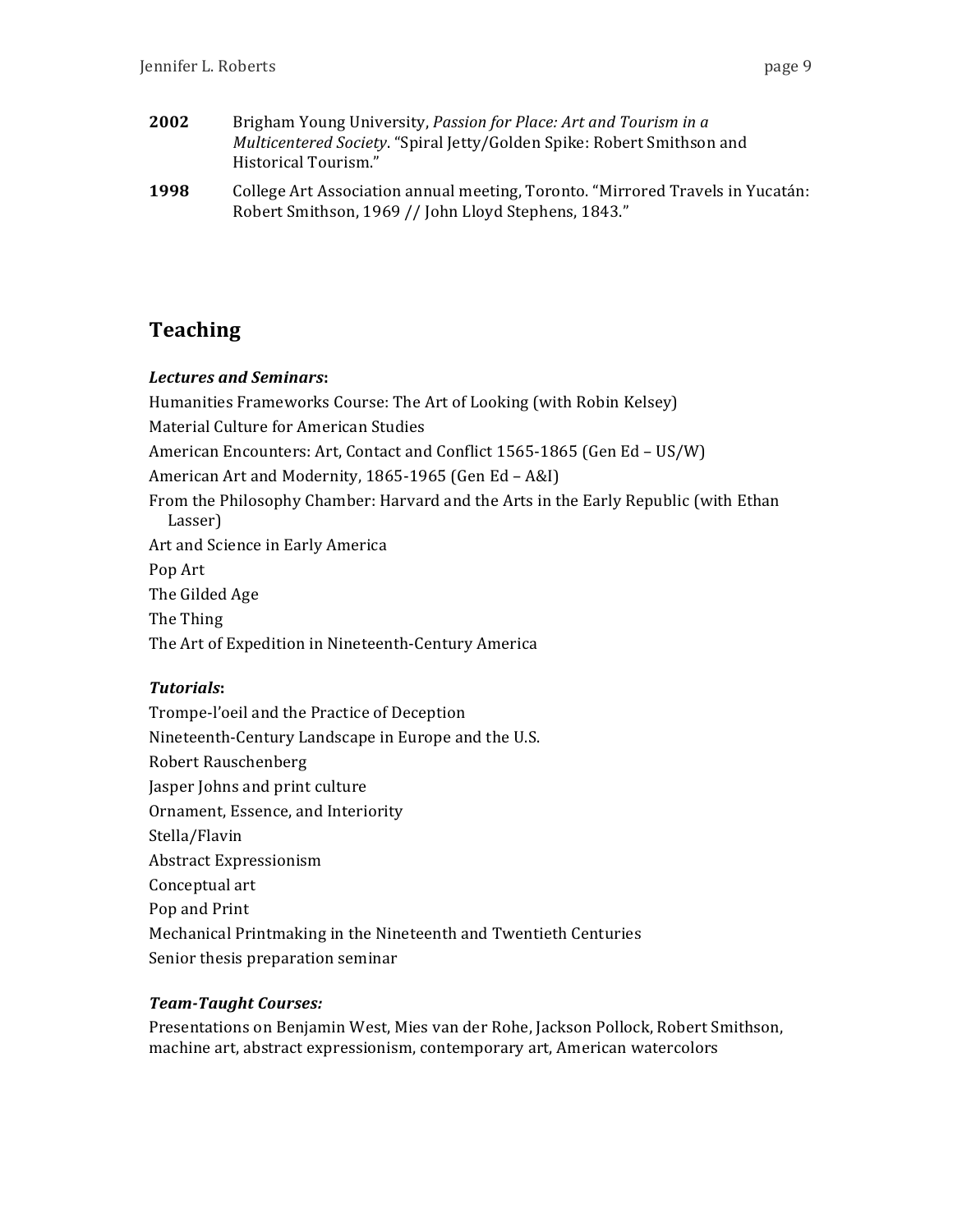# **Advising**

# *Primary Advisor, Doctoral Dissertations*

Miguel de Baca, "Memory Work: Anne Truitt and Sculpture" (History of American Civilization, completed 2009)

Layla Bermeo, "Expanding beyond the Early Republic: Visual Culture and the U.S.-Mexican War" (HAA, in progress).

Maggie Cao, "Episodes at the End of Landscape" (HAA, completed 2014)

Sarah Carter, "Object Lessons in American Culture" (History of American Civilization, completed 2010: co-advisor with Laurel Ulrich)

Jennifer Chuong, "The Chargeable Surface: Investment, Interval, and Yield in Early America" (HAA, in progress).

Elizabeth Bacon Eager, "Drawing Machines: The Manual and the Mechanical in the Art of the Early Republic (HAA, in progress)

Wendy Ikemoto, "Double Vision: Pendant Painting in Antebellum America" (HAA, completed 2009) 

Katie Mullis Kresser, "Art as History/History as Art: John La Farge and the Problem of Representation, 1859-1910" (HAA, completed 2005)

Peter L'Official. "Urban Legends: Representing the South Bronx in Ruin and Reality (American Studies, completed 2014)

Jason LaFountain, "The Puritan Art World" (HAA, completed 2013)

Katie Pfohl, "The Systems of World Ornament in American Painting" (HAA, completed 2014) 

Evander Price, "Flashbacks to Future Monuments: American Monumentality at the End of the Age of Deferral" (American Studies: in progress)

Katherine Rieder, "'The Remainder of Our Effects We Must Leave Behind': American Loyalists and the Meaning of Things, 1765-1800" (History of American Civilization, completed 2009) 

# *Dissertation Committees*

Christopher Allison, "Protestant Relics: The Sacred Body in Early America" (American Studies, in progress: adv. Laurel Thatcher Ulrich)

Paisid Aramphongphan, "Inefficient Moves: Art, Dance, and Queer Bodies in the 1960s" (HAA, completed 2015: adv. Carrie Lambert-Beatty)

Graham Bader, "Roy Lichtenstein, Pop, and the Face of Painting in the 1960s" (HAA, completed 2004: adv. Yve-Alain Bois)

Mia Bagneris, "Local Colors: Images of Interracial Sexuality and the Mixed-Race Body in the Caribbean Canvases of Agostino Brunias" (African and African-American Studies, completed 2009: adv. Werner Sollors)

Ross Barrett, "Rendering Violence: Riots, Strikes, and Upheaval in Nineteenth-Century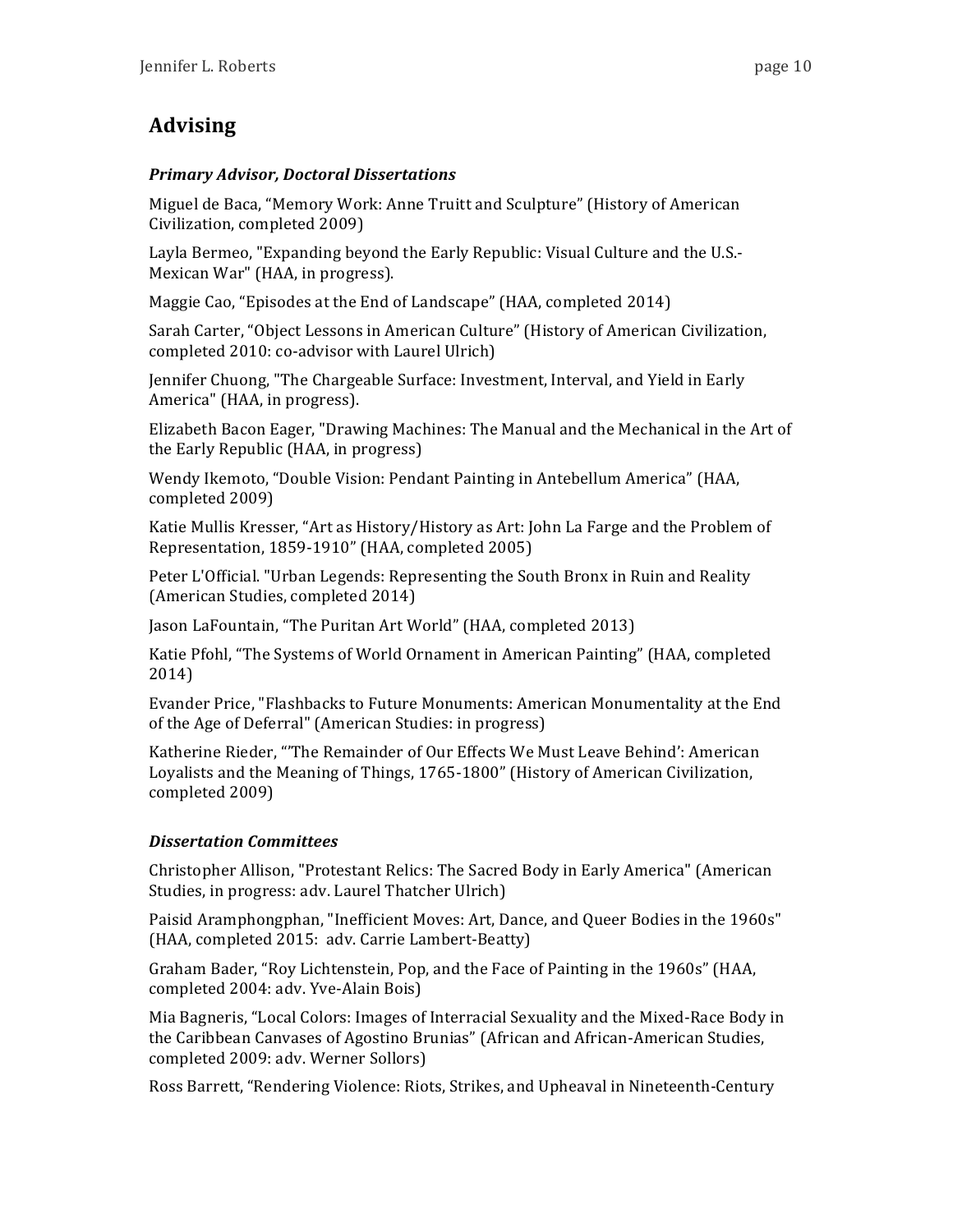American Art and Visual Culture" (Boston University, art history, completed 2008: adv. Patricia Hills)

Makeda Best, "Alexander Gardner and the Image of History" (HAA, completed 2010: adv. Robin Kelsey) 

Tyler Cann, "Kinetic Art 1935-1968: Strategies of Integration, Technologies of Liberation" (HAA, in progress: adv. Yve-Alain Bois)

Carla Cevasco, "Feast, Fast, and Flesh: The Violence of Hunger in Colonial New England and New France" (American Studies, in progress, adv. Joyce Chaplin)

Holger Droessler, "Workers of the Pacific: Land, Labor, and Difference in Colonial Samoa" (American Studies, completed 2015: adv. Sven Beckert)

Brendan Fay, "Abstraction and the Academy: Defining "Creative" Photography in Mid-Century America" (HAA, completed 2009: adv. Robin Kelsey)

Lauren Jacks Gamble, "Accretions in Space and Time: The Environmental Art of John Trumbull," (Yale University, History of Art, in progress: adv. Alexander Nemerov)

Gabrielle Gopinath, "Ghost Detainees: Disappeared Figural Presences in the Work of Bruce Nauman, 1969-90" (Yale University, History of Art, completed 2008: adv. David Joselit/Alexander Nemerov) 

Andrew Hamilton, "On Scale in the Precolumbian Andes" (HAA, completed 2014, adv. Thomas Cummins) 

Mazie Harris, "Technology in Transition: The Portraits and Patents of New York Photography Studios on Broadway, 1850-1870," (Brown University, completed 2013, adv. Douglas Nickel)

Adam Jasienski, "In the Guise of Holiness: Portraiture and Sanctity in the Early Modern Hispanic World" (HAA, in progress: adv. Thomas Cummins)

Jamie Jones, "American Whaling in Commerce, Culture, and Memory, 1820-1930" (History of American Civilization, completed 2011, adv. John Stauffer)

James Ketchum, "Journey to the Surface of the Earth: Contemporary Art and the Production of Alternative Geographic Knowledge" (Department of Geography, Syracuse University, completed 2004: adv. Donald Miller)

Lauren Kroiz, "Modernizing a 'Grey Race': American Art during the Era of Exclusion  $(1882-1943)$ " (MIT: History, Theory, and Criticism, completed 2008: adv. Caroline Jones) 

Erica Allen-Kim, "Little Saigon: Architecture and Ethnicity in Post-1965 America" (HAA, completed 2011: adv. Neil Levine)

Michelle Kuo, "'To Avoid the Waste of a Cultural Revolution: Experiments in Art and Technology (E.A.T.), 1966-1979" (HAA, in progress: adv. Yve-Alain Bois)

Kevin Lotery, "an Exhibit/an Aesthetic: The Independent Group and Postwar Exhibition Design" (HAA, completed 2015: adv. Benjamin Buchloh).

Nenette Luarca-Shoaf, "The Mississippi River in Antebellum American Culture," (University of Delaware, completed 2013: adv. Wendy Bellion)

Katherine Moore McAllen, "Rethinking Frontier Paradigms in Spanish America: Art on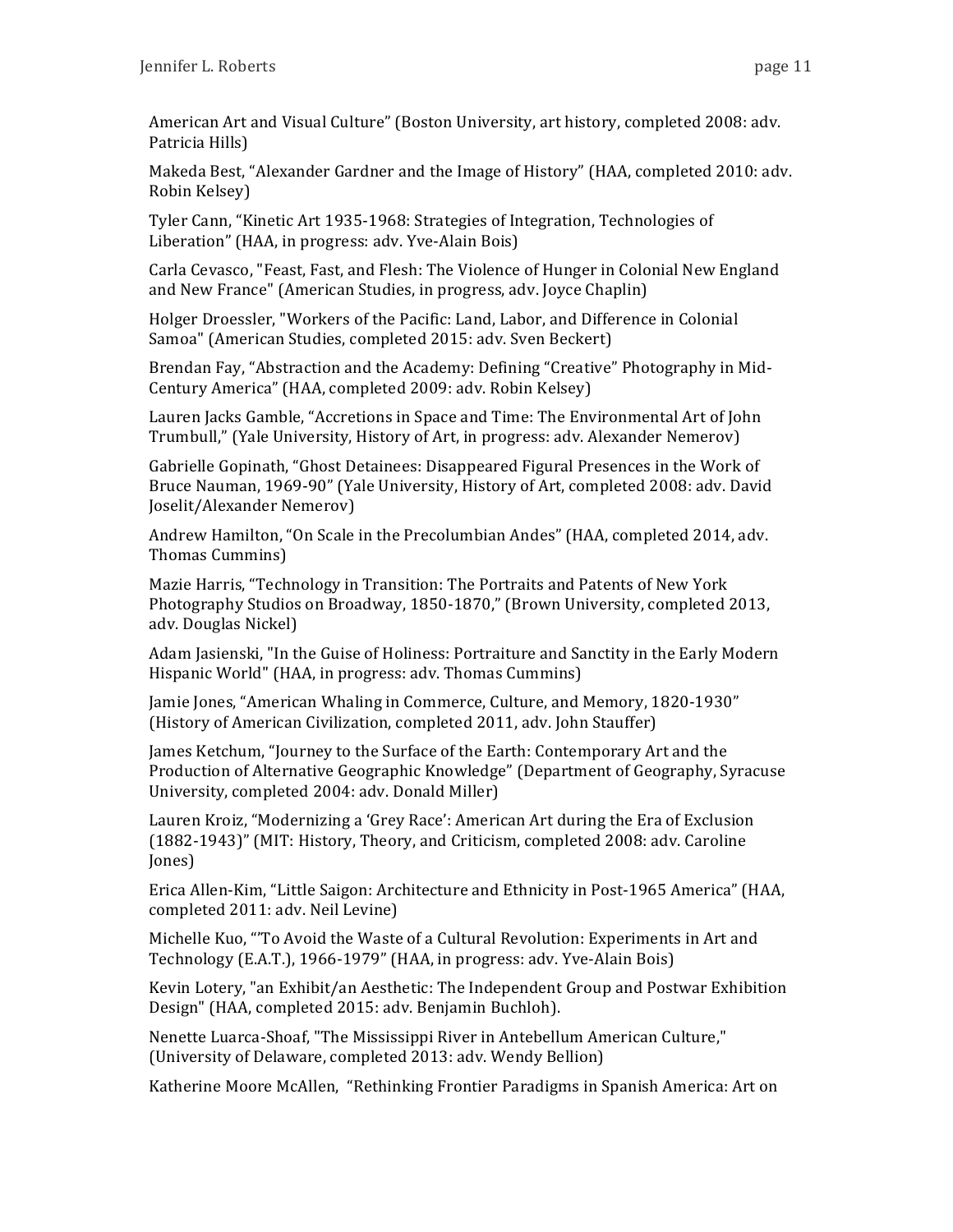the Jesuit Missions of Northern New Spain" (HAA, completed 2012: adv. Thomas Cummins) 

Theresa McCulla, "Representing Modern New Orleans: Food and the Evolution of the Multiethnc City" (American Studies, in progress, adv. Joyce Chaplin)

Read McFaddin, "The Case for Franciscan Authority: Apocalyptic Mural Cycles in Early Colonial Mexico" (HAA, in progress, adv. Tom Cummins)

Prudence Peiffer, "Routine Extremism: Ad Reinhardt and Modern Art" (HAA, completed 2010: adv. Yve-Alain Bois

Jacob Proctor, "Stan Vanderbeek's Language of Vision" (HAA, in progress, adv. Yve-Alain Bois) 

Jennifer Quick, "Back to the Drawing Board: Ed Ruscha 1956-70" (HAA, completed 2015: adv. Robin Kelsey)

Alejandra Rojas, "Flora Incognita: Knowledge and the New World in Four Sixteenth Century Herbals" (HAA, in progress: adv. Thomas Cummins)

Dalila Scruggs, "The Love of Liberty Has Brought Us Here": The ACS and the Imaging of African-American Settlers in Liberia" (HAA, completed 2010: adv. Suzanne Blier)

Theresa Sims, "Photography and Zulu Vernacular Portraiture, 1860-present" (HAA, in progress, adv. Suzanne Blier)

Lisa Trever, "Image and Representation in Mochica Art and Visual Culture of Ancient Peru" (HAA, completed 2013: adv. Thomas Cummins)

Taylor Walsh, "Medium at the Margins: Bruce Nauman, 1965-1972." (HAA, in progress, adv. Carrie Lambert-Beatty).

# *Primary Advisor, Masters Theses (Harvard Extension School)*

Catherine Kreider, "Myth and Morality: The Sculpted Façade of the First Bank of the United States." Completed 2005. Winner of the 2006 Crite Prize in the Arts.

Janet Zipes, "The Early Work of Lois Mailou Jones." Completed 2007.

Michelle Arbeit, "The Voice of the City of New York Re-Interpreted: The Italian-American Experience in the New York Paintings of Joseph Stella." Completed 2003.

# *Senior Thesis Advising*

**2015** Nora Wilkinson, "Dangerous Visions: Idolatry as Metaphor in Late Nineteenth-Century Realism." Winner of a Thomas Temple Hoopes Prize and the Fay Prize for the best thesis in the Arts and Humanities at Harvard.

> Isaac Dayno, "'The Last Children of Men:' Women, Family, and the World in Shaker Visionary Images, 1839-1859." Winner of the Fairman Thesis Prize, History of Art and Architecture.

**2014** Elizabeth Kjorlien, "Andy Warhol's Painted Makeup"

Eloise Horn, "The Disappearance of Language in Ed Ruscha's Later Work"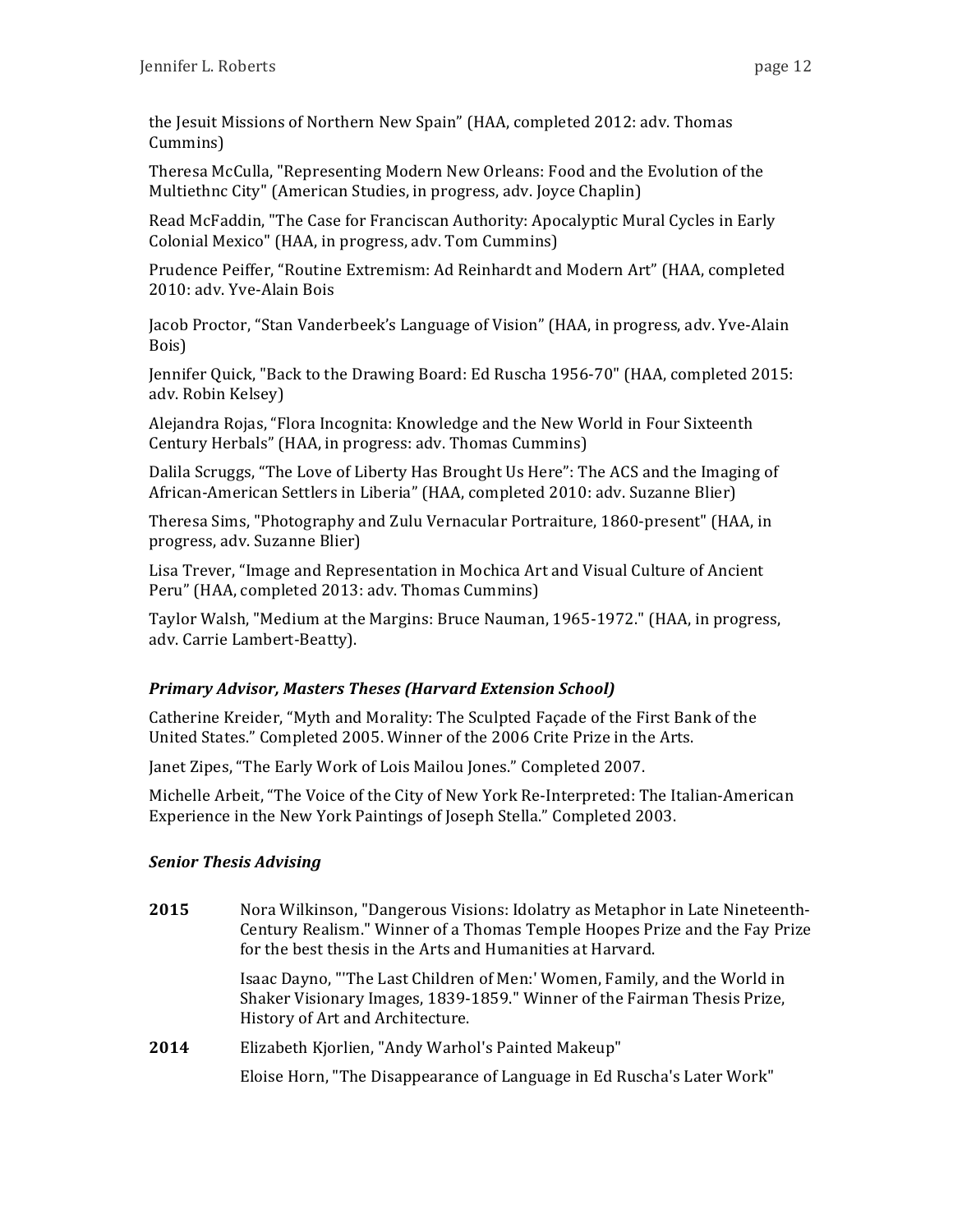| 2013 | Alejandra Dean, "Documentation and History in the Work of Richard Long"                                                                                                                                                                            |
|------|----------------------------------------------------------------------------------------------------------------------------------------------------------------------------------------------------------------------------------------------------|
| 2011 | Amelia Muller, "'From Slavery to the Smithsonian': Coiled Baskets of Coastal<br>South Carolina and their Makers"                                                                                                                                   |
| 2010 | Hannah Yohalem, "Claes Oldenburg and Photography."                                                                                                                                                                                                 |
|      | Vanessa Dube, "Nothing Between You and the Set But Space:' A Cultural<br>History of the Zenith Space Commander Remote Control." Winner of a Thomas<br>Temple Hoopes Prize.                                                                         |
|      | Alicia Beyer, "Why Do Corporations Sponsor Art Museum Exhibitions?"                                                                                                                                                                                |
| 2009 | Nicole Bass, "Egyptomania and the Racial Politics of Nineteenth-Century<br>American Expansion."                                                                                                                                                    |
| 2007 | Briahna Gray, "The Refusal of Photography in Anatomical Illustration." Joint<br>thesis with History of Science.                                                                                                                                    |
| 2005 | Sarah Lehrer-Graiwer, "Some Books Have Pictures and Some Pictures Have<br>Books: R.B. Kitaj's In Our Time." Winner of a Thomas Temple Hoopes Prize                                                                                                 |
|      | Elisabeth (Tina) Rivers, "Abstraction Films and American Art of the 1960s"                                                                                                                                                                         |
|      | Vivian Kaufman, "John Singer Sargent's Negotiation of Parisian Space"                                                                                                                                                                              |
| 2004 | Emily Caplan, "A Documentary of Documentary: Ansel Adams's Photographs<br>of Manzanar." Winner of a Thomas Temple Hoopes Prize                                                                                                                     |
|      | Genevieve Cadwalader, "Richard Diebenkorn's Turn to Figuration"                                                                                                                                                                                    |
|      | Alice Engel, "Modernism on Victorian Terms: James McNeill Whistler's<br>Peacock Room"                                                                                                                                                              |
| 2003 | Jeffries Oliver-Li, "New World Order: Bloomsbury Ideology and the Critical<br>Reception of John Singer Sargent" Winner of a Thomas Temple Hoopes Prize;<br>Winner of the Matthew Abramson Prize for the Best Senior Honors Thesis in<br><b>HAA</b> |
|      | Eleanor Brennan, HAA. "'How Would An American Girl Feel About That?": The<br>'Advancing American Art' Show and U.S. Culture after WWII"                                                                                                            |
|      | Susan Brunka, HAA. "Abstract Art Hits Home: Issues Surrounding the<br>Changing Perception of the Chicago Picasso."                                                                                                                                 |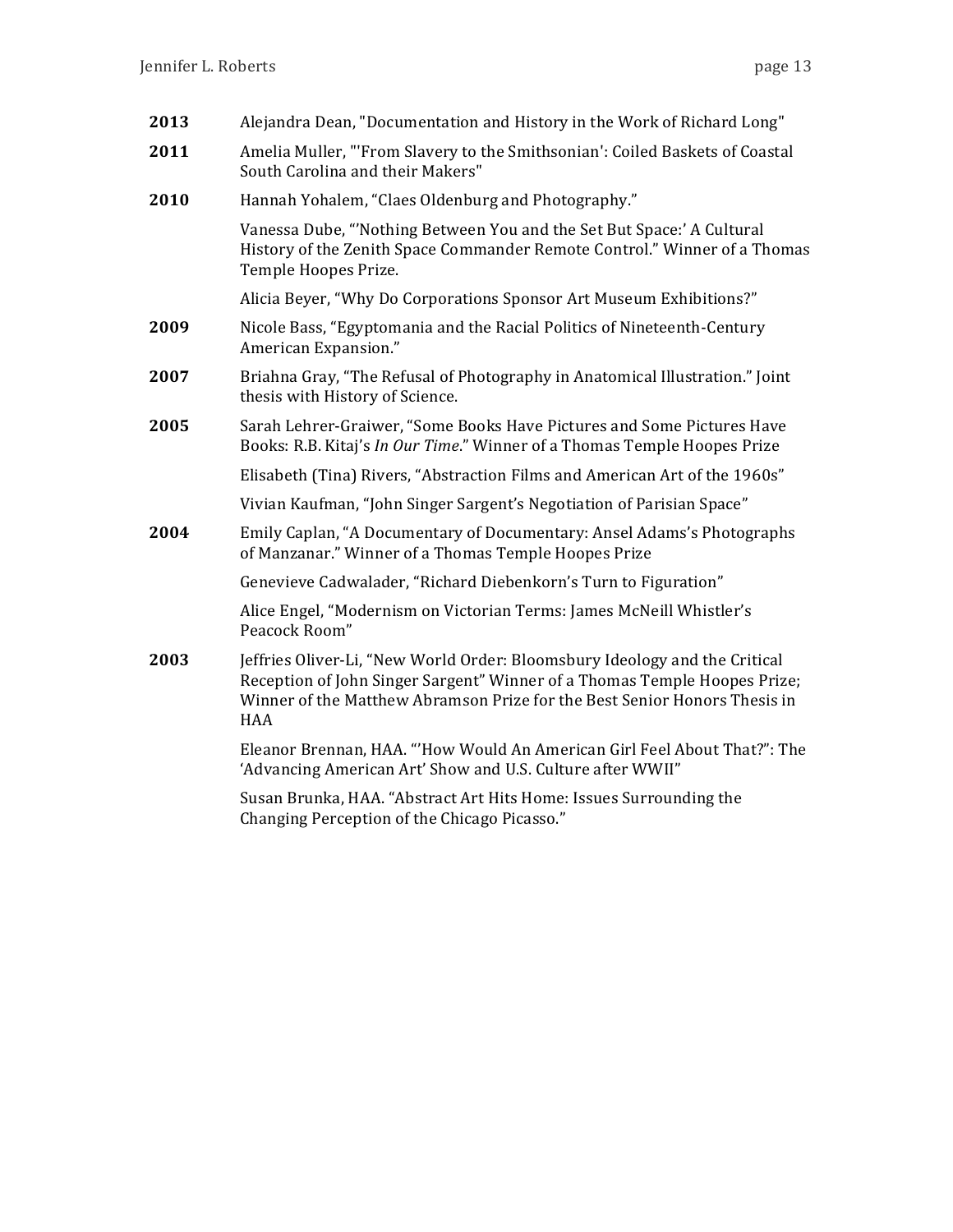### *General Examination Committees Qualifying Papers*

Hanna Rose Shell, History of Science **Alegandra** Rojas Katherine Rieder, American Civilization Wendy Ikemoto Nora Morrison, American Civilization **Megan** Luke Lauren Kroiz, MIT **Jason** Laguan Laguan Lafountain Wendy Ikemoto, HAA The Claire Moore Claire Moore Sarah Carter, American Civilization Makeda Best Michelle Kuo, HAA Prue Peiffer Genevieve Hyacinthe, HAA Megan Sullivan Sarah Rosenbaum, HAA Lanka Tattersall Megan Luke, HAA Katie Pfohl Miguel de Baca, American Civilization **Alexandra Wachtel** Brendan Fay, HAA Maggie Cao Ross Barrett, BU David Pullins Katherine Claire Moore, HAA Kevin Lotery Jason LaFountain, HAA Jennifer Quick Makeda Best, HAA **Elizabeth** Bacon Katie Pfohl, HAA Layla Bermeo Alexandra Wachtel, HAA Sarah Grandin Maggie Cao, HAA Camran Mani David Pullins, HAA Jennifer Chuong Kevin Lotery, HAA Samuel Ewing Peter L'Official, American Civilization Rachel Poser Taylor Walsh, HAA Elizabeth Bacon, HAA Jennifer Quick, HAA Adam Jasienski, HAA Read McFaddin, HAA Carla Cevasco, American Civilization Taylor Walsh, HAA Evander Price, American Studies Layla Bermeo, HAA Jennifer Chuong, HAA Sarah Grandin, HAA

# **Service and Committees**

# *Harvard University*

Chair and DGS, Program in American Studies (2011, 2012-2015) Search Advisory Committee, Harvard Art Museums Director, 2015 Search Committee, Weyerhaeuser Curator of Prints, Harvard Art Museums, 2015 FAS Dean's Faculty Resources Committee, 2014-present Sackler renovation planning committee, HAA, 2014-2015 Cabot Library Renovation Committee, 2013-14 HILT Cultivation Grant Faculty Selection Committee, 2014